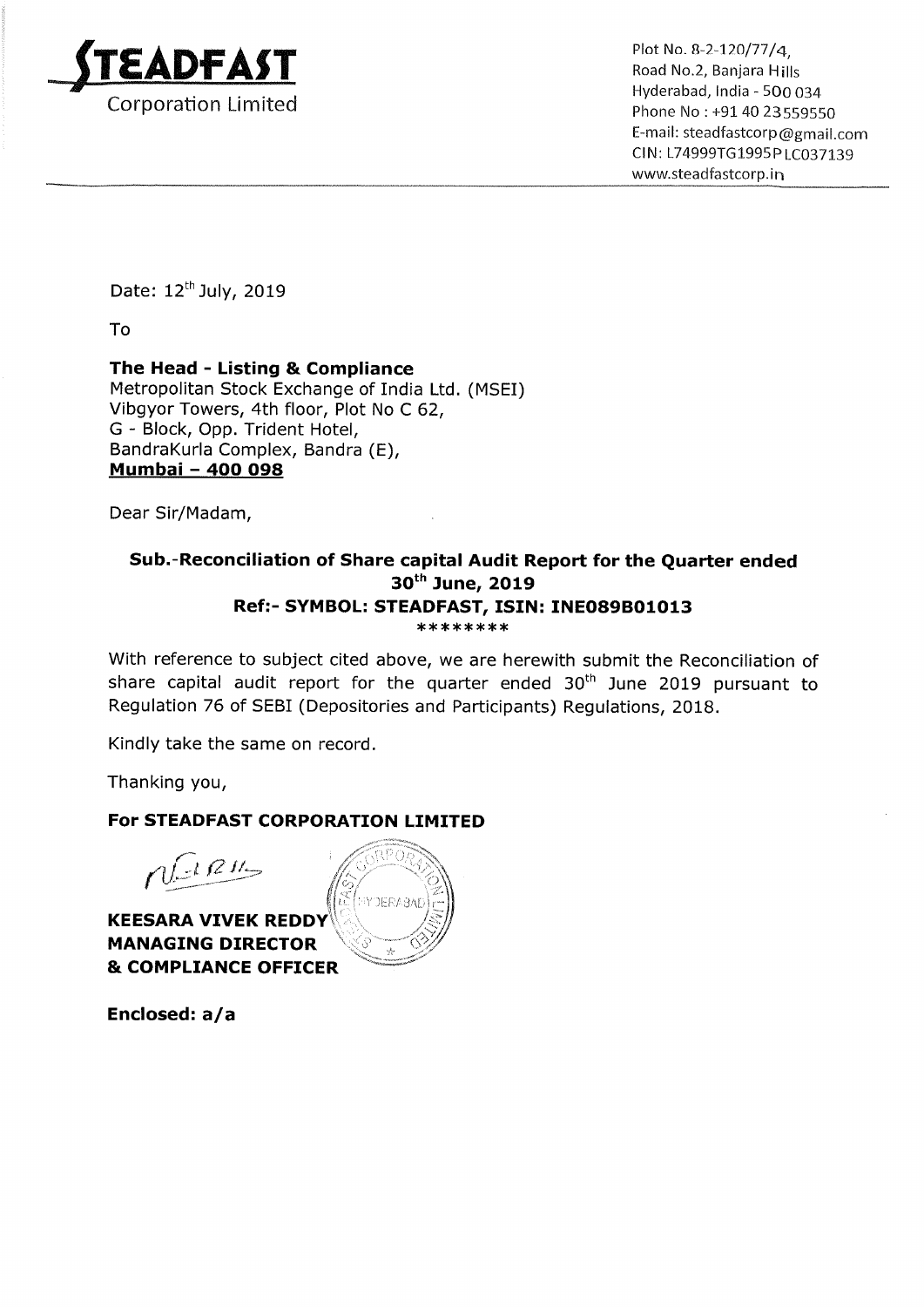**V. BHASKARA RAO & CO.**<br>COMPANY SECRETARIES

6-2-1085/B, Flat No. 105 Badam Sohana Apartments, Beside Dega Tower, Raj Bhavan Road, Somajiguda, Hyderabad - 500 082. Office: 93923 69579 Mobile: 93923 99570 E-mail: bhaskararaoandco@gmail.com

## **RECONCILIATION OF SHARE CAPITAL AUDIT**

| For Period Ended                                                                 |                                                        | 30th June, 2019                                                                        |                              |
|----------------------------------------------------------------------------------|--------------------------------------------------------|----------------------------------------------------------------------------------------|------------------------------|
| 2.<br><b>ISIN</b>                                                                |                                                        | INE089B01013                                                                           |                              |
| 3.<br><b>Face Value</b>                                                          |                                                        | Rs. 10/-                                                                               |                              |
| Name of the Company<br>4.                                                        |                                                        | <b>Steadfast Corporation Limited</b>                                                   |                              |
| 5. Registered Office Address                                                     |                                                        | Plot No.8-2-120/77/4, Opp. K.B.R. Park,<br>Road No.2, Banjara Hills, Hyderabad-500 034 |                              |
| 6. Correspondence Address                                                        |                                                        | Plot No.8-2-120/77/4, Opp. K.B.R. Park,<br>Road No.2, Banjara Hills, Hyderabad-500 034 |                              |
| 7.<br>Telephone No.                                                              |                                                        | (040) 23559550                                                                         |                              |
| Fax Nos.                                                                         | (040) 23559550                                         |                                                                                        |                              |
| 8. Email address                                                                 | steadfastcorp@gmail.com                                |                                                                                        |                              |
|                                                                                  | Metropolitan Stock Exchange of India Limited<br>(MSEI) |                                                                                        |                              |
| 9.<br>Names of the Stock Exchanges where<br>the company's securities are listed. |                                                        |                                                                                        |                              |
|                                                                                  |                                                        | <b>Number of Shares</b>                                                                | % of Total Issued<br>Capital |
| 10. Issued Capital                                                               |                                                        | 7131000                                                                                | 100.00                       |
| 11. Listed Capital MSEI Limited                                                  |                                                        | 7131000                                                                                | 100.00                       |
| 12. Held in Dematerialization Form in CDSL                                       |                                                        | 1261626                                                                                | 17.692                       |
| 13. Held in Dematerialization Form in NSDL                                       |                                                        | 5544051                                                                                | 77.746                       |
| 14. Physical                                                                     |                                                        | 325323                                                                                 | 4.562                        |
| 15. Total No. of Shares (12+13+14)                                               |                                                        | 7131000                                                                                | 100.00                       |

17. Certifying the Details of Changes in Share Capital during the quarter under consideration as per the table below:

| Parti-<br>uars | No. of Shares | Applied for<br>listing | Applied/Not   Listed on Stock<br><b>Exchanges</b><br>(Specify Names) | i Whether<br>intimate<br>d to<br><b>CDSL</b> | Whether<br>intimated<br>to NSDL | Jin Prin, Appr.<br>Pending for<br><b>SE (Specify</b><br>Names) |
|----------------|---------------|------------------------|----------------------------------------------------------------------|----------------------------------------------|---------------------------------|----------------------------------------------------------------|
|                | NA            |                        |                                                                      | <b>NA</b>                                    |                                 | -NA-                                                           |

18. Register of Members is Updated (Yes / No) Yes If not, updated up to which date **NA** 

19. Reference of previous quarter with regard to excess dematerialized shares, if any



20. Has the Company resolved the matter mentioned in point no.19 above in the current quarter? If not, reason why? NA